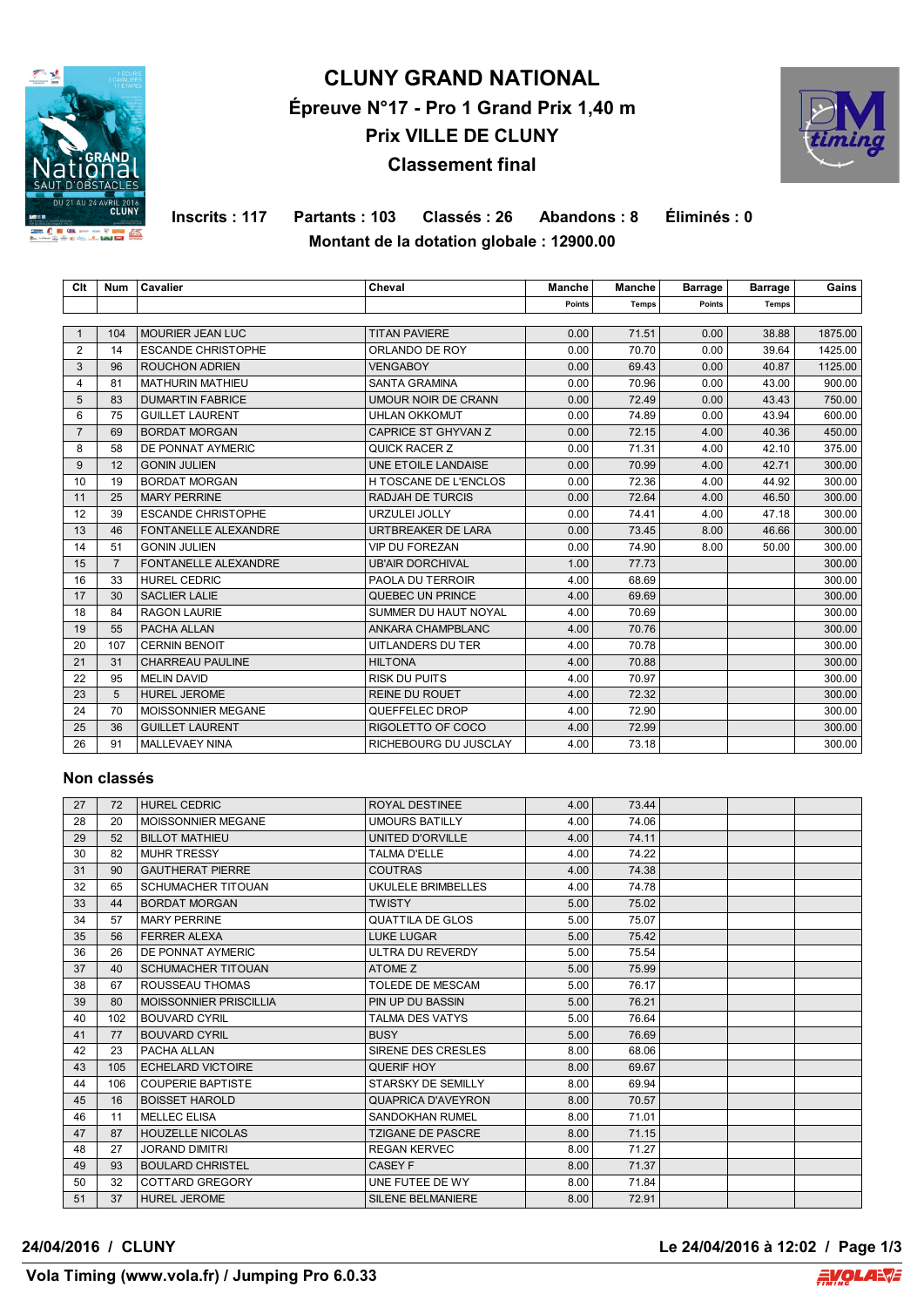## **CLUNY GRAND NATIONAL Épreuve N°17 - Pro 1 Grand Prix 1,40 m Prix VILLE DE CLUNY Classement final**

| Clt | Num            | Cavalier                        | Cheval                      | Manche | Manche       | <b>Barrage</b> | <b>Barrage</b> | Gains |
|-----|----------------|---------------------------------|-----------------------------|--------|--------------|----------------|----------------|-------|
|     |                |                                 |                             | Points | <b>Temps</b> | Points         | <b>Temps</b>   |       |
|     |                |                                 |                             |        |              |                |                |       |
| 52  | 3              | <b>BOURDON ALAIN</b>            | <b>URANE DU BUSSON</b>      | 8.00   | 73.70        |                |                |       |
| 53  | 47             | <b>MARILLER SOPHIA</b>          | <b>URBI DES CHAINES</b>     | 8.00   | 74.06        |                |                |       |
| 54  | 24             | <b>FERRER ALEXA</b>             | RANCUNE DES ISLOTS          | 8.00   | 74.41        |                |                |       |
| 55  | 115            | <b>CHAPUS SANDRA</b>            | TOMKINS DE SEMILLY          | 8.00   | 74.86        |                |                |       |
| 56  | 73             | <b>DELFORGE PAUL</b>            | <b>USCHKA DU TASSIER</b>    | 9.00   | 75.07        |                |                |       |
| 57  | 116            | <b>MALLAT MAIJU</b>             | USADOR DU ROUET*SENS O RI   | 9.00   | 75.43        |                |                |       |
| 58  | 97             | <b>BUSQUET MATHIEU</b>          | SUNSHINE DU MURIER          | 9.00   | 75.88        |                |                |       |
| 59  | 45             | MOISSONNIER MEGANE              | SWANSEA BOIS MARGOT         | 9.00   | 76.09        |                |                |       |
| 60  | 35             | <b>MUHR ROBIN</b>               | UNFORGETTABLE DAMVIL*DES    | 9.00   | 76.23        |                |                |       |
| 61  | 74             | <b>MUHR ROBIN</b>               | UNE PECHE                   | 9.00   | 76.65        |                |                |       |
| 62  | 64             | <b>ESCANDE CHRISTOPHE</b>       | <b>TESS DE MESILLE</b>      | 9.00   | 76.88        |                |                |       |
| 63  | 76             | SADRAN JEANNE                   | <b>REFLET D'AZIF</b>        | 9.00   | 78.24        |                |                |       |
| 64  | 48             | <b>BRIAND CHEVALIER BERNARD</b> | <b>UNEVEN SUNHEUP</b>       | 10.00  | 79.50        |                |                |       |
| 65  | 9              | <b>BRIAND CHEVALIER BERNARD</b> | CHATTANO                    | 10.00  | 80.49        |                |                |       |
| 66  | 61             | <b>CHRISTEN AURORE</b>          | <b>TYSON</b>                | 10.00  | 82.64        |                |                |       |
| 67  | 78             | SACLIER LOLITA                  | ULTRA BLUE DE JAURAND       | 12.00  | 68.32        |                |                |       |
| 68  | 94             | <b>DREYFUS ROMAIN</b>           | URASIS DE LA MANADE         | 12.00  | 70.33        |                |                |       |
| 69  | 49             | <b>COUDERC MAXIME</b>           | <b>TIGRESSE DES TESS</b>    | 12.00  | 70.49        |                |                |       |
| 70  | 114            | <b>COURPIED ANTOINE</b>         | <b>SOLEIL LEVANT</b>        | 12.00  | 71.09        |                |                |       |
| 71  | 103            | <b>SACLIER LOLITA</b>           | <b>SCARABEE VERT</b>        | 12.00  | 71.50        |                |                |       |
| 72  | 71             | <b>COTTARD GREGORY</b>          | <b>VERITE D'HOUTVELD</b>    | 12.00  | 71.56        |                |                |       |
| 73  | 42             | ROUSSEAU THOMAS                 | TINA DE LA ROQUE            | 12.00  | 71.89        |                |                |       |
| 74  | 38             | <b>FERRARY CORINNE</b>          | <b>QUASIMODO LANDAI</b>     | 12.00  | 72.65        |                |                |       |
| 75  | 59             | <b>JORAND DIMITRI</b>           | <b>BURGS ROSES</b>          | 12.00  | 72.90        |                |                |       |
| 76  | 112            | <b>JEANNEAU LEA</b>             | UNICO HOY                   | 12.00  | 73.25        |                |                |       |
| 77  | 60             | <b>RULQUIN GREGORY</b>          | <b>ROCK D'ENFER</b>         | 12.00  | 74.37        |                |                |       |
| 78  | 108            | <b>DESJEUX BENOIT</b>           | ROMANCE DE CHAMFIGNE        | 13.00  | 75.10        |                |                |       |
| 79  | $\overline{4}$ | <b>GASTALDI CHARLOTTE</b>       | SIMBA D'HOOGPOORT           | 13.00  | 75.57        |                |                |       |
| 80  | 113            | FICHAUX ALEXANDRE               | <b>BAHAMA HERO</b>          | 13.00  | 75.93        |                |                |       |
| 81  | 41             | <b>BOISSET HAROLD</b>           | <b>CLANNAD FUTURE</b>       | 13.00  | 75.94        |                |                |       |
| 82  | 66             | <b>BOISSET HAROLD</b>           | <b>SPRINGBOK</b>            | 13.00  | 78.51        |                |                |       |
| 83  | 10             | <b>COUDERC MAXIME</b>           | TINO DE NOUVOLIEU           | 13.00  | 91.45        |                |                |       |
| 84  | 29             | <b>CHRISTEN AURORE</b>          | DREAM BOY M                 | 14.00  | 81.80        |                |                |       |
| 85  | 53             | <b>GONY DAVID</b>               | UMEA DE L'AUBEPINE          | 14.00  | 96.32        |                |                |       |
| 86  | 54             | <b>SENEGAS VICTOR</b>           | <b>RAISA</b>                | 15.00  | 86.66        |                |                |       |
| 87  | 117            | <b>LAFOND STANISLAS</b>         | <b>QUAOLIN DES DAMES</b>    | 16.00  | 70.09        |                |                |       |
| 88  | 18             | PELAMATTI LOU                   | KARITE DE MAMAN Z           | 16.00  | 71.90        |                |                |       |
| 89  | 101            | <b>SADRAN JEANNE</b>            | <b>FELDROSE</b>             | 17.00  | 77.55        |                |                |       |
| 90  | 22             | <b>SENEGAS VICTOR</b>           | <b>CORRADA D'ENFER</b>      | 17.00  | 92.11        |                |                |       |
| 91  | 99             | <b>BRAULT JULIE</b>             | PRADO DE GRAVELOTTE         | 17.00  | 92.34        |                |                |       |
| 92  | 62             | <b>SACLIER LALIE</b>            | <b>THALES D'ADRIERS</b>     | 20.00  | 103.51       |                |                |       |
| 93  | 98             | DUCOUSSET JEANNE                | OPHELIE DU THEIL            | 24.00  | 103.25       |                |                |       |
| 94  | 6              | <b>FERRARY CORINNE</b>          | TILL D'ALLOU                | 25.00  | 76.26        |                |                |       |
| 95  | 100            | <b>GIGUET JUDITH</b>            | <b>STARMANIA DES BONNES</b> | 29.00  | 94.11        |                |                |       |
|     |                |                                 |                             |        |              |                |                |       |

#### **Forfait - Manche**

|     | <b>FOURNIER MAUREEN</b> | QUARIZ DU GUE              |  |  |  |
|-----|-------------------------|----------------------------|--|--|--|
|     | l MATRY GUERRE PIERRE   | ALI B                      |  |  |  |
|     | I MARILLER SOPHIA       | <b>TYPE TOP DU MONTEIL</b> |  |  |  |
| 92  | I ROUX BLANDINE         | UNIC DE LA MARCHE          |  |  |  |
| 109 | <b>PETIOT MARGOT</b>    | QUARMEN DE LA LOUE         |  |  |  |
| 110 | I BOURGEOT DAVID        | ' GIN ORANGE DE MUZE       |  |  |  |

### **Abandon - Manche**

| 15 | <b>SCHUMACHER TITOUAN</b> | QUINQUET D'IVRAIE    |  |  |  |
|----|---------------------------|----------------------|--|--|--|
| 17 | ROUSSEAU THOMAS           | UNETTE JO            |  |  |  |
| 21 | GONY DAVID                | SUPERNANA DE JOUR    |  |  |  |
| 28 | <b>RULQUIN GREGORY</b>    | <b>QUING LIBERTE</b> |  |  |  |
| 43 | <b>PELAMATTILOU</b>       | UNE STAR IN LIVE     |  |  |  |
| 85 | HENN MARC ANTOINE         | <b>CERONA</b>        |  |  |  |
| 89 | <b>COUESNON JULIE</b>     | ORLANE D'ALSY        |  |  |  |

**24/04/2016 / CLUNY Le 24/04/2016 à 12:02 / Page 2/3**